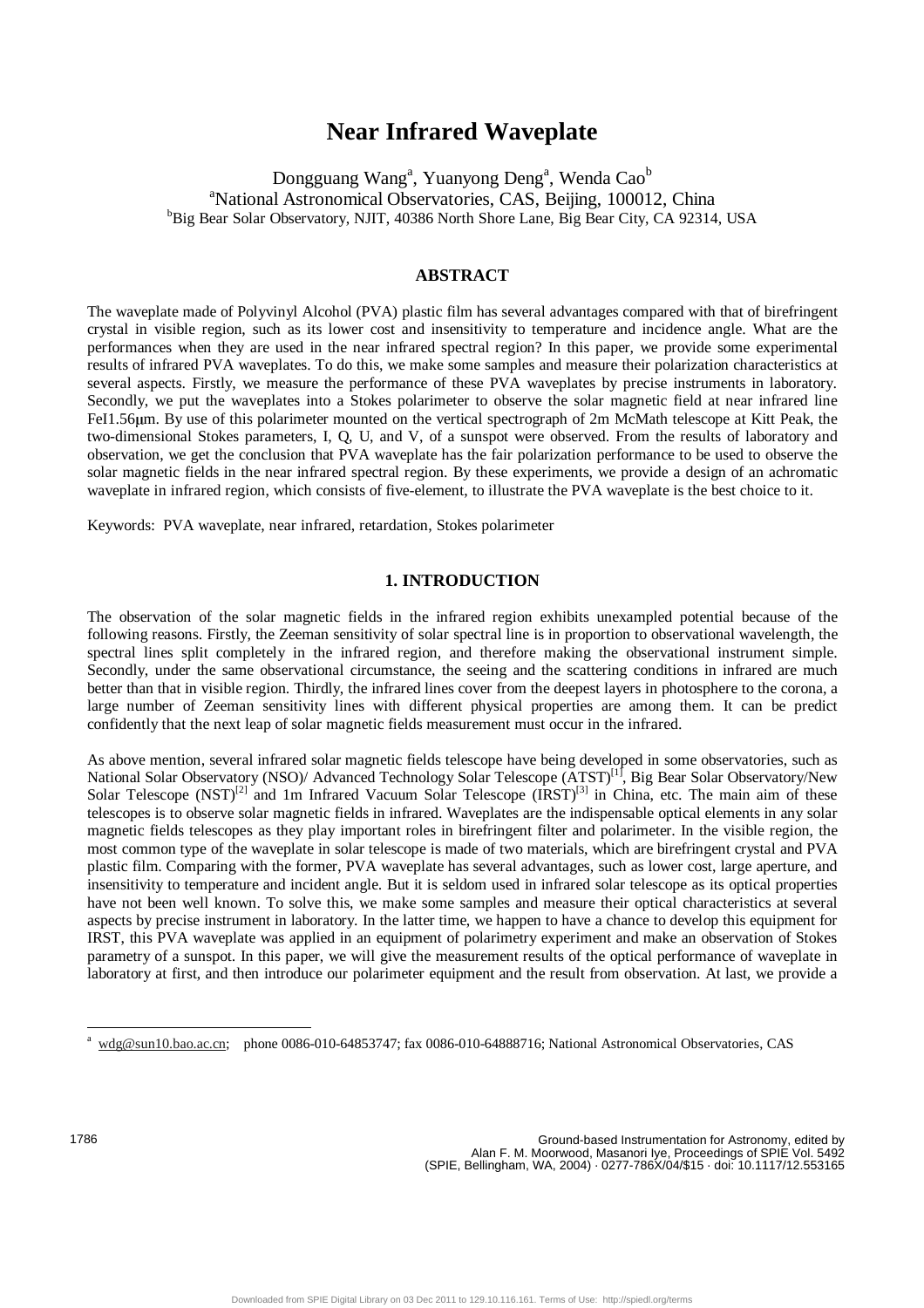design of an achromatic waveplate in infrared region, which consists of five-element, to expand the application of PVA waveplates.

# **2. PVA PLASTIC FILM**

The birefringent crystal, such as mica, quartz, calcite and  $MgF<sub>2</sub>$ , can be made to be waveplate. But to true zero-order waveplate, any of them will have very less thickness of about several microns. This is impossible in practical production. One of the methods to solve this problem is to make pseudo-zero order waveplate. This kind of waveplate consists of two parts of the same birefringent crystals, which their fast axis is perpendicular to each other. Its retardation depends on the difference of their thickness. It is sensitive to temperature and incident angle. Another method is to select PVA plastic film to be waveplate as the reason in the follows.

| Kinds of films           | Transmittance | Stiff                  |  |  |
|--------------------------|---------------|------------------------|--|--|
| Polyethylene             | good          | worst                  |  |  |
| Ethylene - acetic        | good          | worst                  |  |  |
| Polypropylene (PP)       | good          | good                   |  |  |
| Polyvinyl chloride (PVC) | best          | best                   |  |  |
| Polystyrene (PS)         | best          | best                   |  |  |
| Polyester (PET)          | best          | best                   |  |  |
| Nylon                    | best          | best                   |  |  |
| Polyvinyl Alcohol        | best          | best (after level off) |  |  |
| Cellophane               | best          | best                   |  |  |
| Poly-Carbonic acid (PC)  | best          | best                   |  |  |
| Cellulose acetate        | best          | best                   |  |  |
| Poly-Sulphone colophony  | best          | best                   |  |  |
| Organic glass            | best          | best                   |  |  |



Fig. 1 The chromatic property of the birefringent index of several polymer films The dashed line indicates Organic glass, the dot-line indicates Polyvinyl alcohol The thick solid line indicates Poly-Sulphone colophony, the thin solid line indicates Poly-Carbonic acid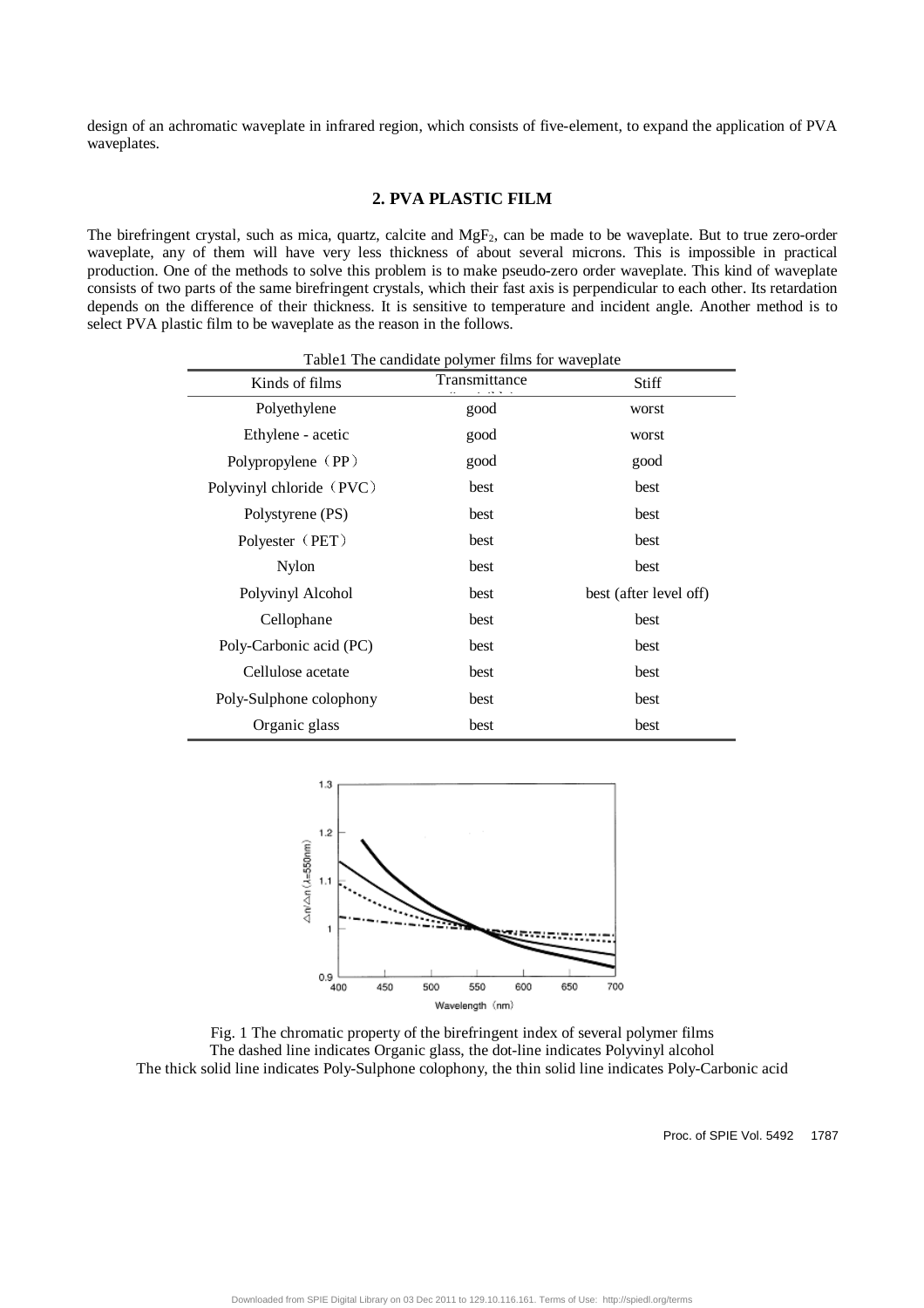It is well know that polymer film has birefringent properties. Table1 lists several kinds of polymer film which can be used to made waveplates. Fig.1 shows some curves of the birefringent index of familiar films varying with wavelength. It is clear that the PVA film is the most insensitive to wavelength among these materials [3]. To make sure that this film can be used in near infrared region, we have measured its transmittance from 200nm to 2000nm (Fig.2). We can conclude from above data that PVA film is the first choice in the polymer films to be waveplate in infrared region.



### **3. MANUFACTURE OF PVA WAVEPLATE**

The principle of PVA film waveplate is as follows. When PVA film is stretched in one direction, the long molecule chain of the PVA macromolecule compound, which is disorderly and curly, and becomes straight in the rough and parallel to the stretched direction. Because the material electrons bear the different fettering force between the directions parallel to, as well as perpendicular to this long chain, then the birefringent phenomenon appears, and the value of retardation is depended on the stretched length.

Based on the above principle, we designed a stretching machine to make PVA waveplates. By use of this machine, we lengthen and drying the PVA film, and then select the parts by the expected retardation and good uniformity over the aperture. At last, we cut it to the designed size and glue it with K9 glass through infrared optical glue. Thus, The PVA film is protected from deliquescence and spoiled.

## **4. RESULTS OF MEASUREMENT**

#### **4.1 Transmittance**

The transmittance of the K9 glass and the PVA waveplates samples is shown in Fig.4 and Fig.5 respectively. For waveplate, the transmittance is about 90% between 400nm to 1300nm, but it reduces to be about 80% when the wavelength is above 1300nm. Comparing Fig.2, Fig.4 and Fig.5, it is clear that this reduction is from the infrared optical

1788 Proc. of SPIE Vol. 5492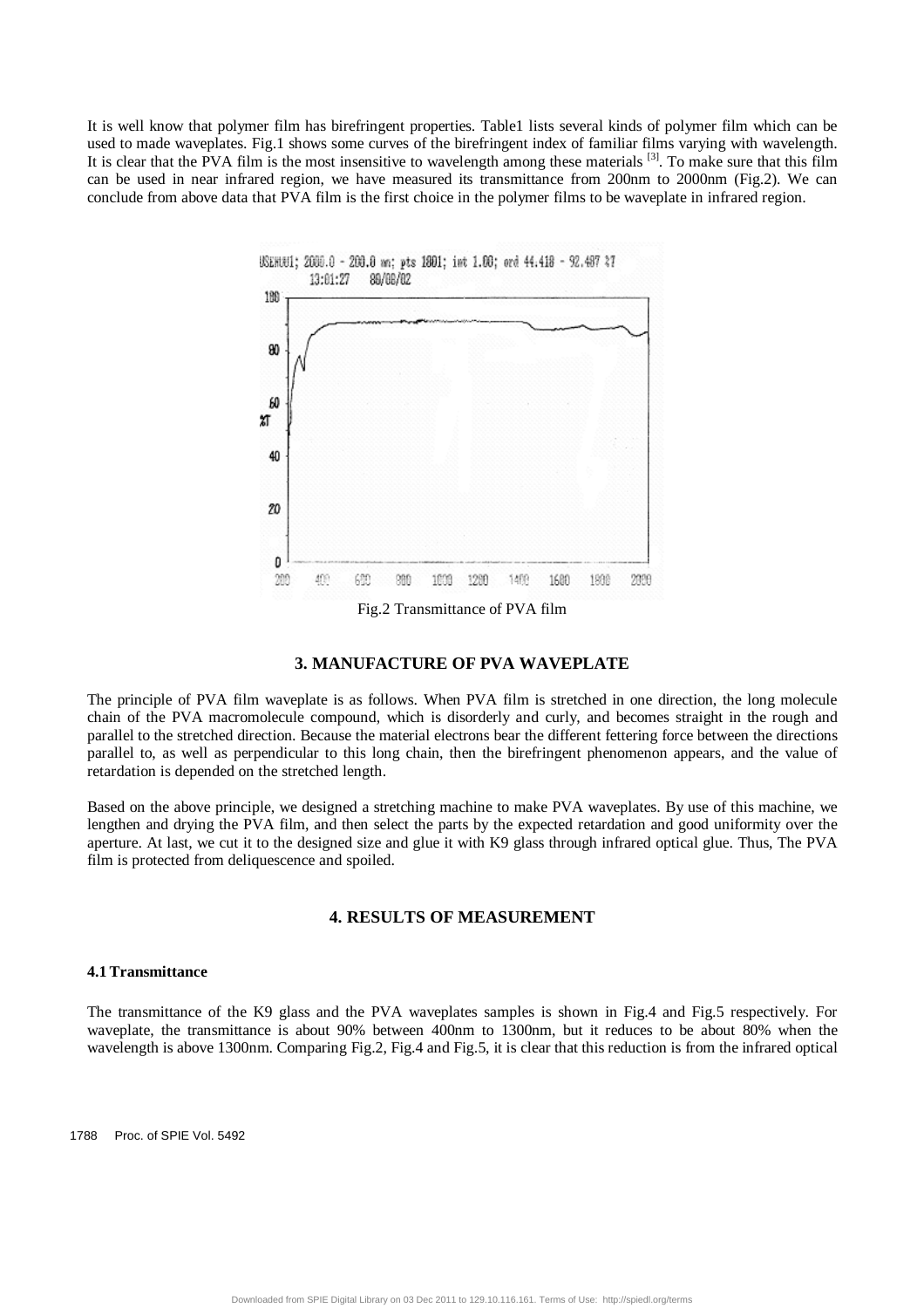glue we customized. In any case, it is the first time to utilize PVA waveplate in infrared region. We are convinced that the PVA waveplate will have the higher transmittance once the commercial glue with good quality is selected.



### **4.2 Retardation**

Retardation is the key parameter of waveplate. To the precise case, it should be measured in the used wavelength. But we have not got the measuring instrument in infrared region because of the lack of infrared detector and standard light when we made this experiment.

Retardation of birefringent material can be expressed as following formula,

$$
\phi = \frac{\mu \cdot d}{\lambda}
$$

Where  $\mu$  is the birefringent index, *d* is the thickness of birefringent material and  $\lambda$  indicates central wavelength.

From this formula, we can deduce that there is a linear relation between retardation and wavelength when birefringent index and thickness are invariable. The birefringent index of PVA film is insensitive to wavelength as Fig.1 shows, so we can calculate retardation of PVA waveplate in central wavelength from the measuring data in any wavelength.

Fig.6 shows the scheme of the measuring instrument<sup>[5]</sup>. The tests of waveplates are carried out on it. In the visible region, the prism has the highest polarization resolution. In order to obtain the ideal linear polarized light, two Glan-Tompson prisms are aligned in parallel. The X-Y rotary stage used to place tested optical elements and to move them according to the selected area. Babinet-Soleil compensator is used to measure the retardation of the waveplate. The photomultiplier tube is as detector because of its sensitivity to low light level. All of the rotary parts mounted on a high precise rotary transducer so as to record the rotating angle.

By measuring the PVA waveplates in this instrument, the maximum of retardation errors of PVA waveplate is about 0.3%.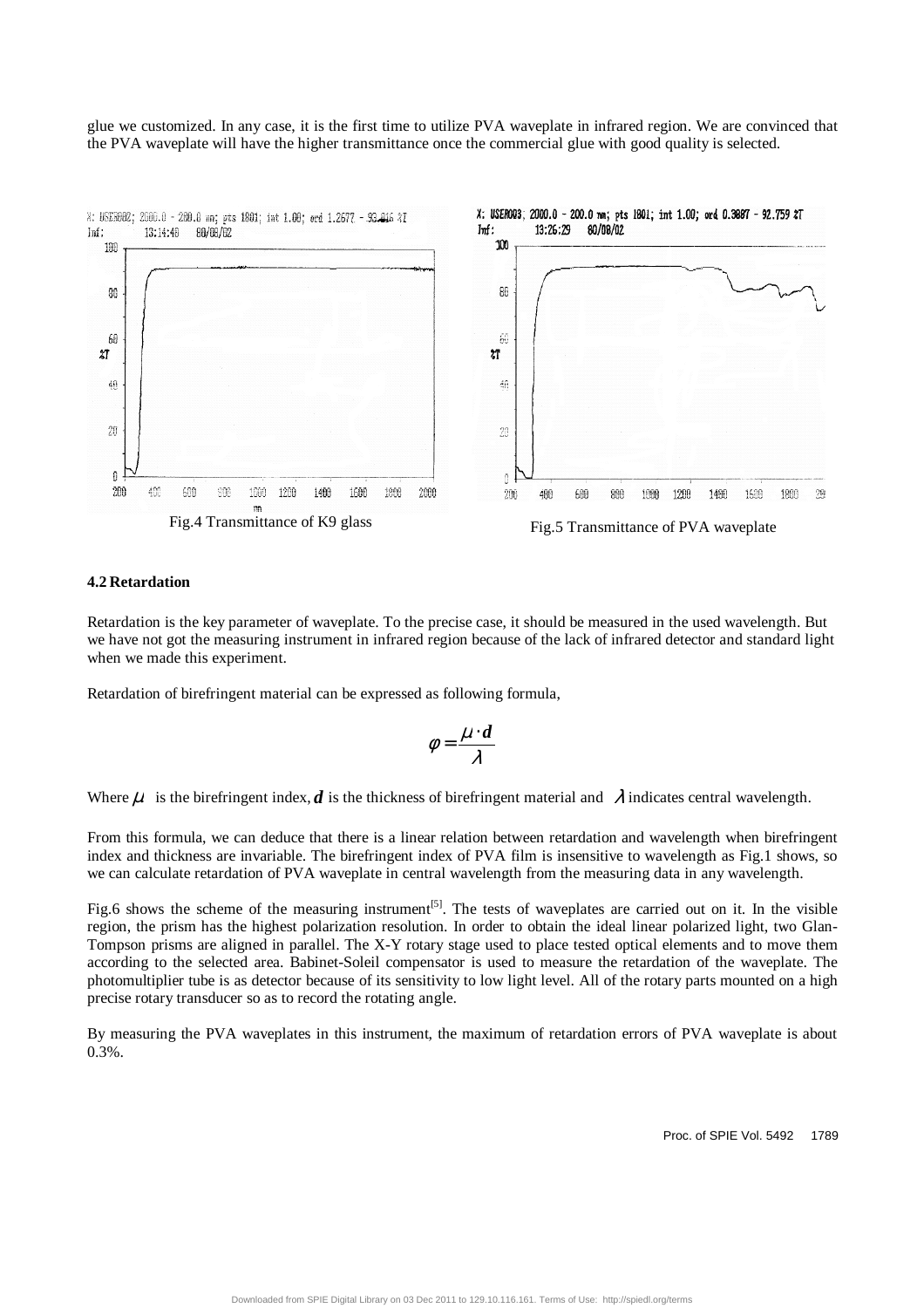

Fig.6 Scheme of the measuring instrument for waveplate

#### **4.3 Uniformity**

The ideal waveplate should have the same retardation and axis azimuth over the effective aperture, i.e. uniformity. In fact, for waveplates of any material, crystal and polymer, these parameters have a little tolerance among different area of aperture. This lowers its quality. In order to measure the uniformity of our PVA waveplate, we divided the aperture of one waveplate into nine parts, and then measured above parameters on each one respectively. The results of the measurement are given in Table 2.

| Table2 Uniformity of PVA waveplates |             |         |         |         |         |         |         |         |         |         |               |
|-------------------------------------|-------------|---------|---------|---------|---------|---------|---------|---------|---------|---------|---------------|
|                                     |             |         | 2       | 3       | 4       | 5       | 6       |         | 8       | 9       | error<br>(PV) |
| 1/2                                 | retardation | 182.66  | 181.24  | 182.89  | 182.7   | 182.10  | 180.85  | 182.72  | 180.92  | 180.92  | $0.6\%$       |
|                                     | azimuth     | 0.07    | 0.05    | $-0.06$ | $-0.04$ | 0.083   | 0.03    | 0.03    | 0.08    | 0.06    | 0.143         |
| 1/4                                 | retardation | 91.36   | 93.44   | 92.18   | 93.2    | 91.36   | 90.87   | 92.05   | 90.89   | 91.39   | $0.7\%$       |
|                                     | azimuth     | $-0.06$ | $-0.03$ | 0.05    | 0.058   | $-0.04$ | $-0.03$ | $-0.03$ | $-0.08$ | $-0.05$ | 0.138         |

## **4.4 Sensitivity to temperature**

By use of the instrument which is shown in Fig.5. We put the PVA waveplate into the constant temperature tube, and then adjust its temperature from 20℃ to 100℃ in a step of the data in Table 3. The corresponding retardations measured at each temperature are also given in Table 3. This datum shows that the variety of retardation in per centigrade is a level of  $10^{-4}$  from  $20^{\circ}$  to  $65^{\circ}$ . But when the temperature arises over  $70^{\circ}$ , this variety increases to be  $10^{-3}$ . Therefore, in order to keep the performance of PVA waveplates, we suggest making them works below 60℃. The curves of retardation varying with temperature are given in Fig.7.

#### 1790 Proc. of SPIE Vol. 5492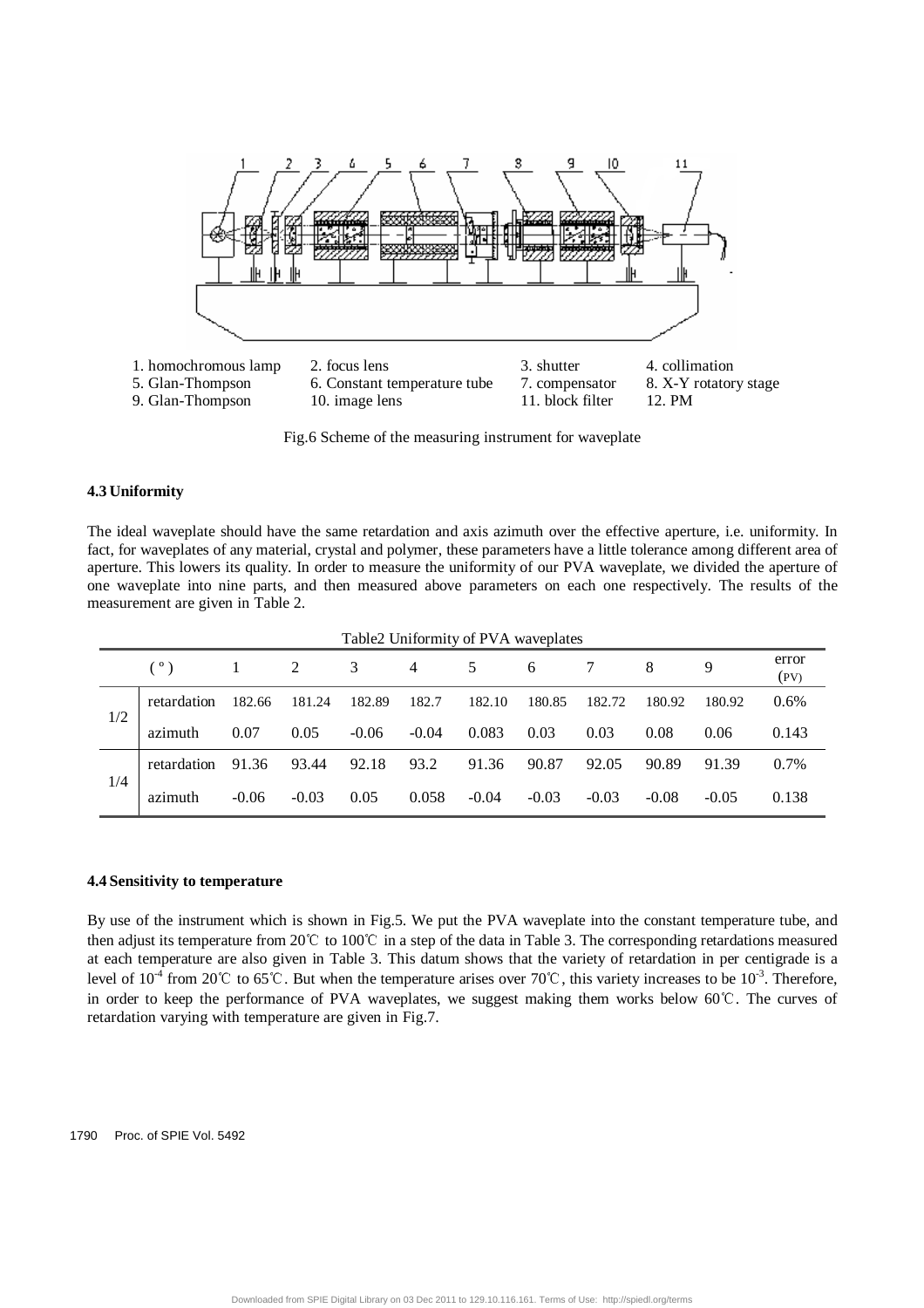| Table3 Sensitivity of PVA waveplates to temperature |        |         |         |         |         |         |         |
|-----------------------------------------------------|--------|---------|---------|---------|---------|---------|---------|
| Temperature<br>$({\degree}C)$                       | 20     | 21      | 22      | 23      | 24      | 25      | 26      |
| Retardation<br>$(\lambda)$                          | 0.5016 | 0.5020  | 0.5022  | 0.5023  | 0.5022  | 0.5022  | 0.5024  |
|                                                     |        |         |         |         |         |         |         |
| Temperature<br>$({\cal C})$                         | 27     | 28      | 29      | 30      | 31      | 32      | 33      |
| Retardation<br>$(\lambda)$                          | 0.5023 | 0.50225 | 0.50233 | 0.50237 | 0.50245 | 0.50225 | 0.5023  |
|                                                     |        |         |         |         |         |         |         |
| Temperature<br>$({\cal C})$                         | 34     | 35      | 36      | 37      | 40      | 45      | 50      |
| Retardation<br>$(\lambda)$                          | 0.5024 | 0.50233 | 0.5021  | 0.5022  | 0.50179 | 0.5017  | 0.50179 |
|                                                     |        |         |         |         |         |         |         |
| Temperature<br>$({\cal C})$                         | 53     | 55      | 60      | 65      | 70      | 80      | 100     |
| Retardation<br>$(\lambda)$                          | 0.5016 | 0.5016  | 0.5015  | 0.5016  | 0.5049  | 0.5067  | 0.5192  |
|                                                     |        |         |         |         |         |         |         |

 $0.525$  $0.52$ 0.515  $0.51$ 延迟(°)  $0.505$  $0.5$  $0.495$  $0.49$ <sub>10</sub> 50 60<br>温度 (℃) 40  $20\,$  $30\,$  $70\,$  $80\,$  $90\,$ 100

Fig. 7 Sensitivity of PVA waveplates to temperature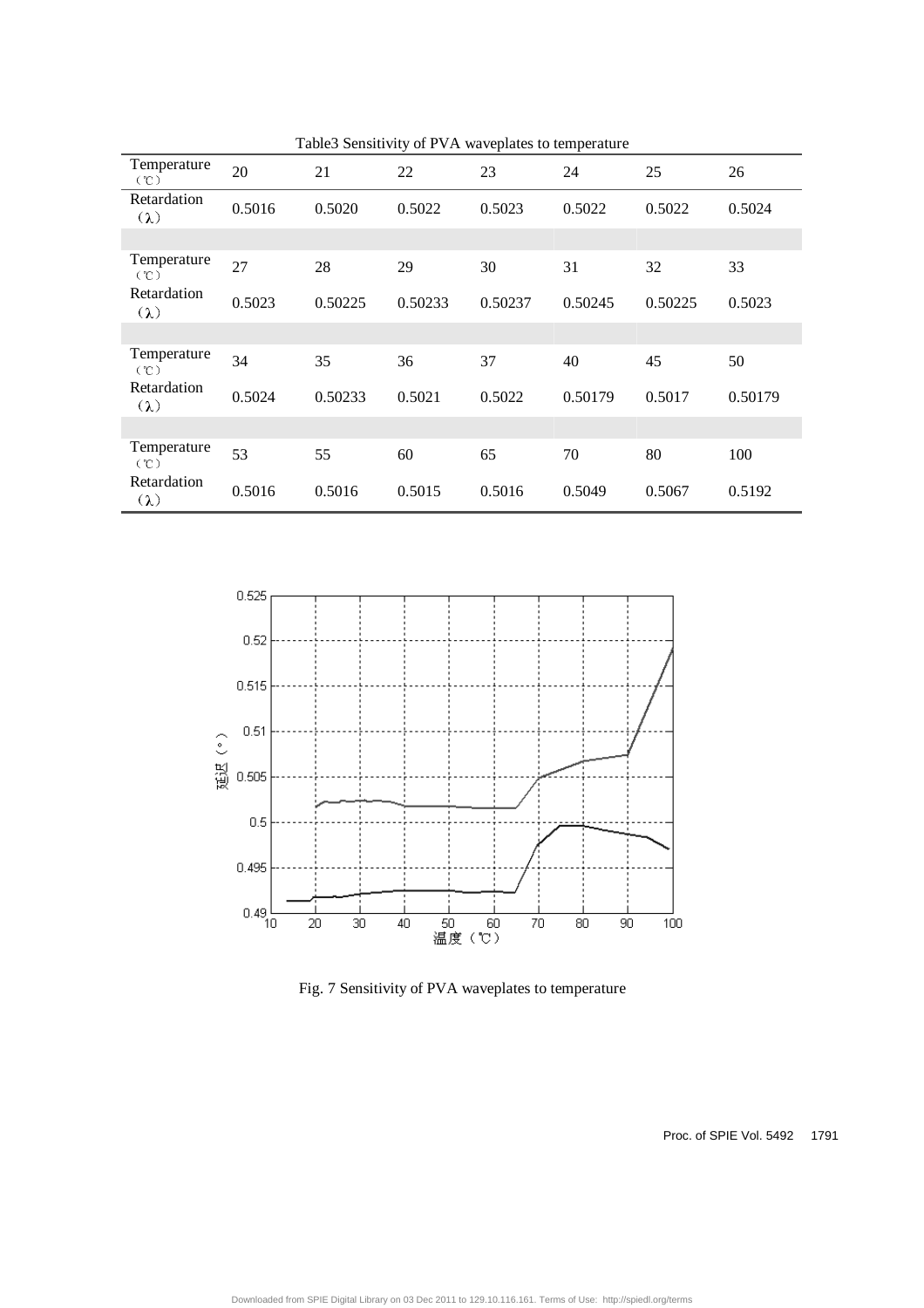## **4.5 Sensitivity to incident angle**

It is clear the Polymer waveplate is insensitive to incident angle compared with that of birefringent crystal from Fig.8. To confirm this, we put these two kinds of material with azimuth of 45° between two perpendicular polarizers in the same time. When the white light passes through this optical system, we can observe phenomenon from analyzer of that the color hyperbola stripe appeared only from the crystal as shown in Fig.9.



Fig.8 Sensitivity of PVA waveplates to incident angle



Waveplate of birefringent crystal Waveplate of PVA film

Fig.9 Picture of FOV effect of two kinds of waveplate

1792 Proc. of SPIE Vol. 5492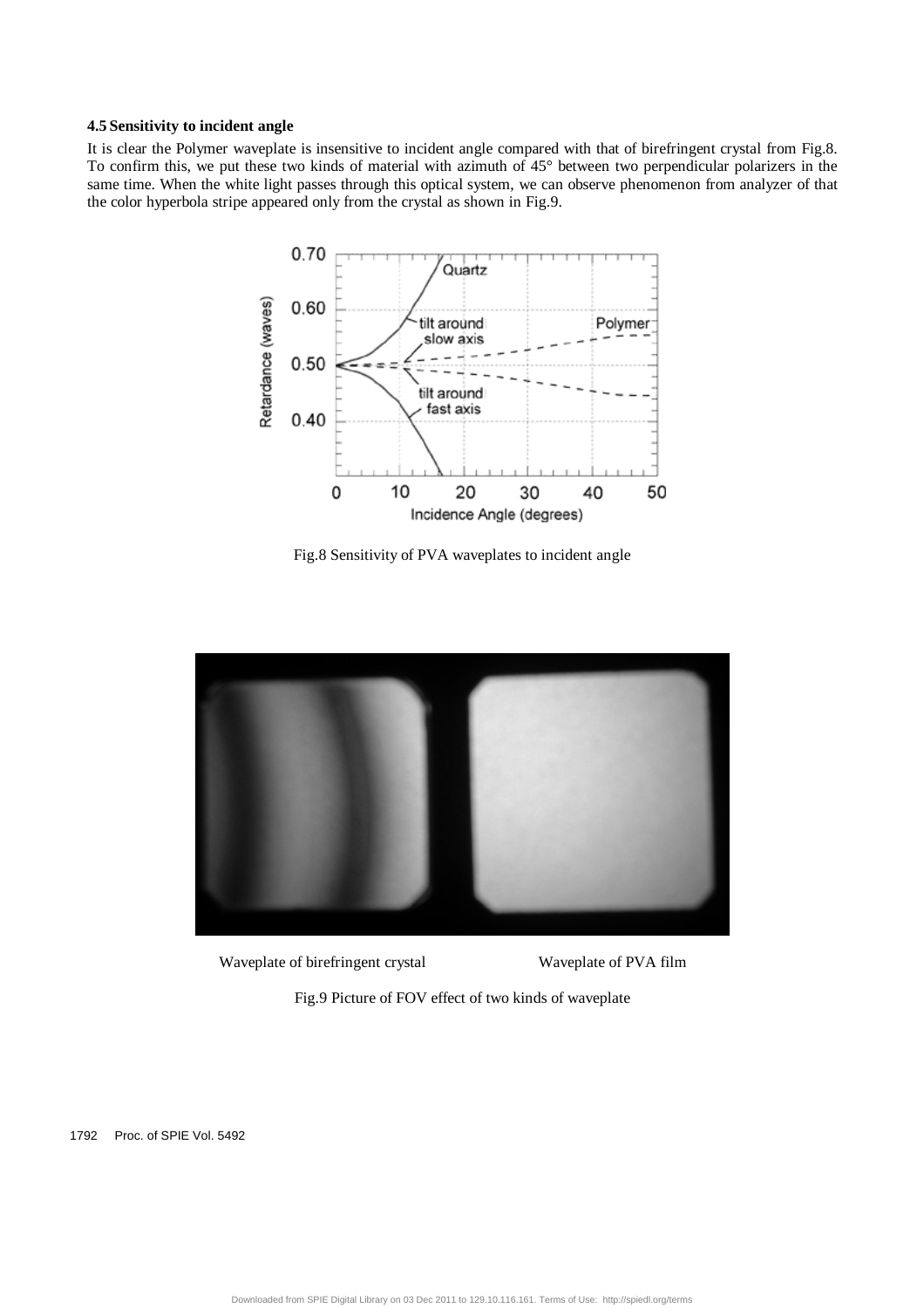## **5. EXPERIMENT IN INFRARED POLARIMETER**

#### **5.1 Design of polarimeter**

In China, a project of 1m Infrared Vacuum Solar Telescope (IRST) has been suggested and FeI 1.56um line is selected as the observational spectral line of its polarimeter. According to the requirements of IRST, a primary polarimetry experiment equipment is designed and manufactured <sup>[6]</sup>. In this polarimeter, it is the first time to utilize the PVA waveplate in infrared region. The optical scheme of this near infrared polarimeter is shown in Fig.10. Where  $Q_1$  and  $Q_2$ are 1/4 waveplate at 1.56um, P is near infrared linear polarizer, and the arrows indicate the direction of the fast axis of these elements. All elements are assemble parallel to each other in surface and can simultaneously be driven to rotate by motors. As the same time, every element can be removed from the optical path by motor flexibly. The mode of modulation of this polarimeter is summarized in Table 4.



Fig.10 Scheme of optical design for near infrared polarimeter

| <b>MODE</b> | Q1           | $Q_{2}$     | P            | Stokes Polarimeter |
|-------------|--------------|-------------|--------------|--------------------|
| 1 A         | $45^{\circ}$ | $0^{\circ}$ | $45^{\circ}$ | $(I+Q)/2$          |
| 1B          | $45^{\circ}$ | $0^{\circ}$ | $-45^\circ$  | $(I-Q)/2$          |
| 2A          | $0^{\circ}$  | $0^{\circ}$ | $45^{\circ}$ | $(I+U)/2$          |
| 2B          | $0^{\circ}$  | $0^{\circ}$ | $-45^\circ$  | $(I-U)/2$          |
| 3A          | $0^{\circ}$  | <b>NONE</b> | $45^{\circ}$ | $(I+V)/2$          |
| 3B          | $0^{\circ}$  | <b>NONE</b> | $-45^\circ$  | $(I-V)/2$          |

Table 4 Mode of modulation operation of the polarimeter

#### **5.2 Observation result**

On Sep. 2000, the observation of Stokes parameters of a sunspot was carried out by useing the polarimeter mounted on the vertical spectrograph of the 2m Mcmath-Pierce telescope at Kitt peak. During this day, solar activity is very low. We selected the leading spot of a small sunspot group (NOAA No.9154) to make the Stokes parameters measurement and obtained the profiles of the Stokes I, Q, U, V, at 1.56um. Fig.11 shows the observational results. After these Stokes profiles are fitted with a new method, we can obtain the vector magnetic field information of the leading spot:  $B_{\text{/}1}$  =2383g,  $B_{\text{1}}$ =3665g,  $\gamma$ =56.97°,  $\chi$ =21.99°. This result is very consistent with the data from the other observatories, so the near infrared waveplate can be used in the high precise Stokes parameters measurement at 1.56um.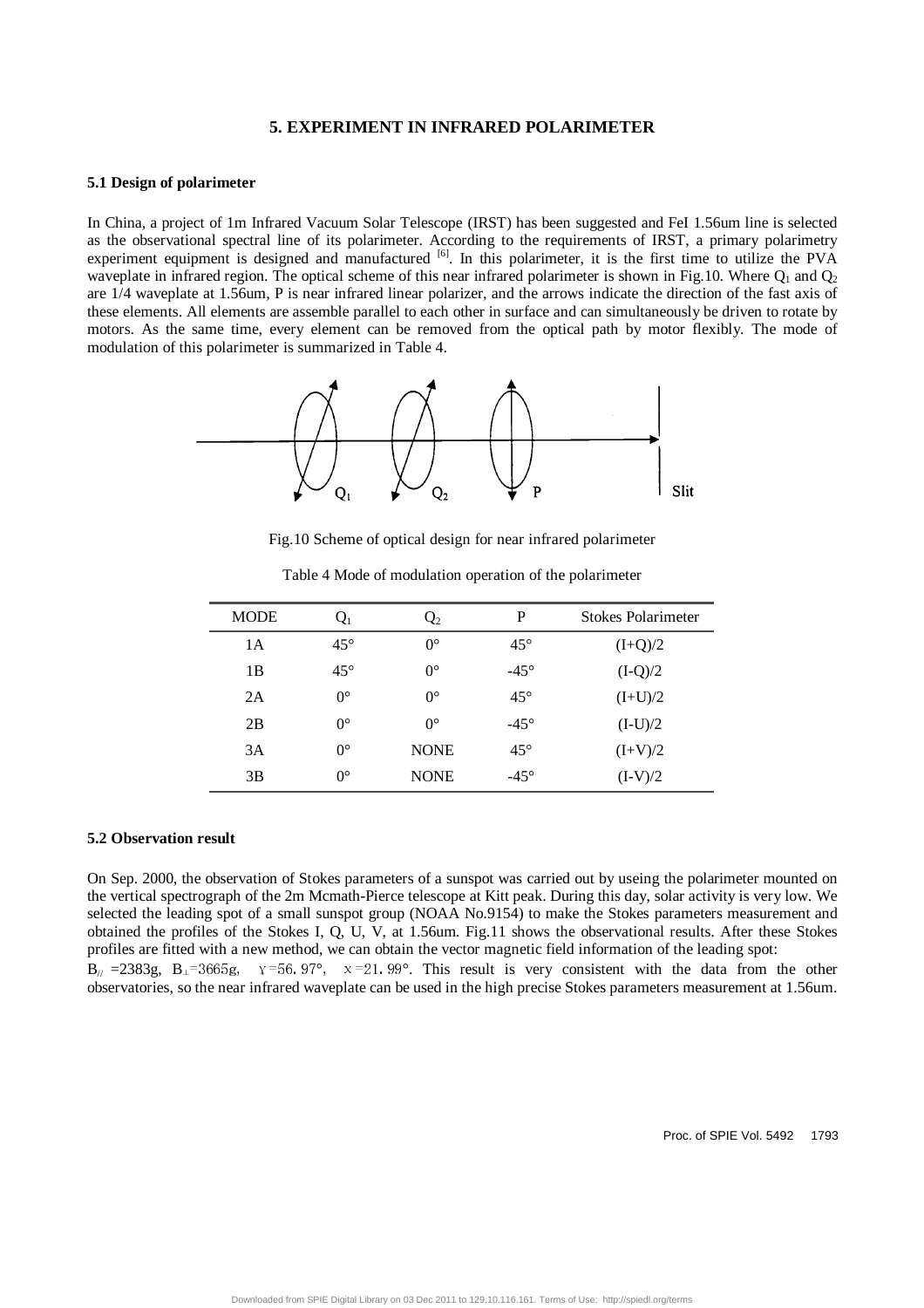

Fig.11 Stokes I, Q, U, V profiles at 1.56um



Fig. 12 Design results of achromatic waveplate in near infrared region